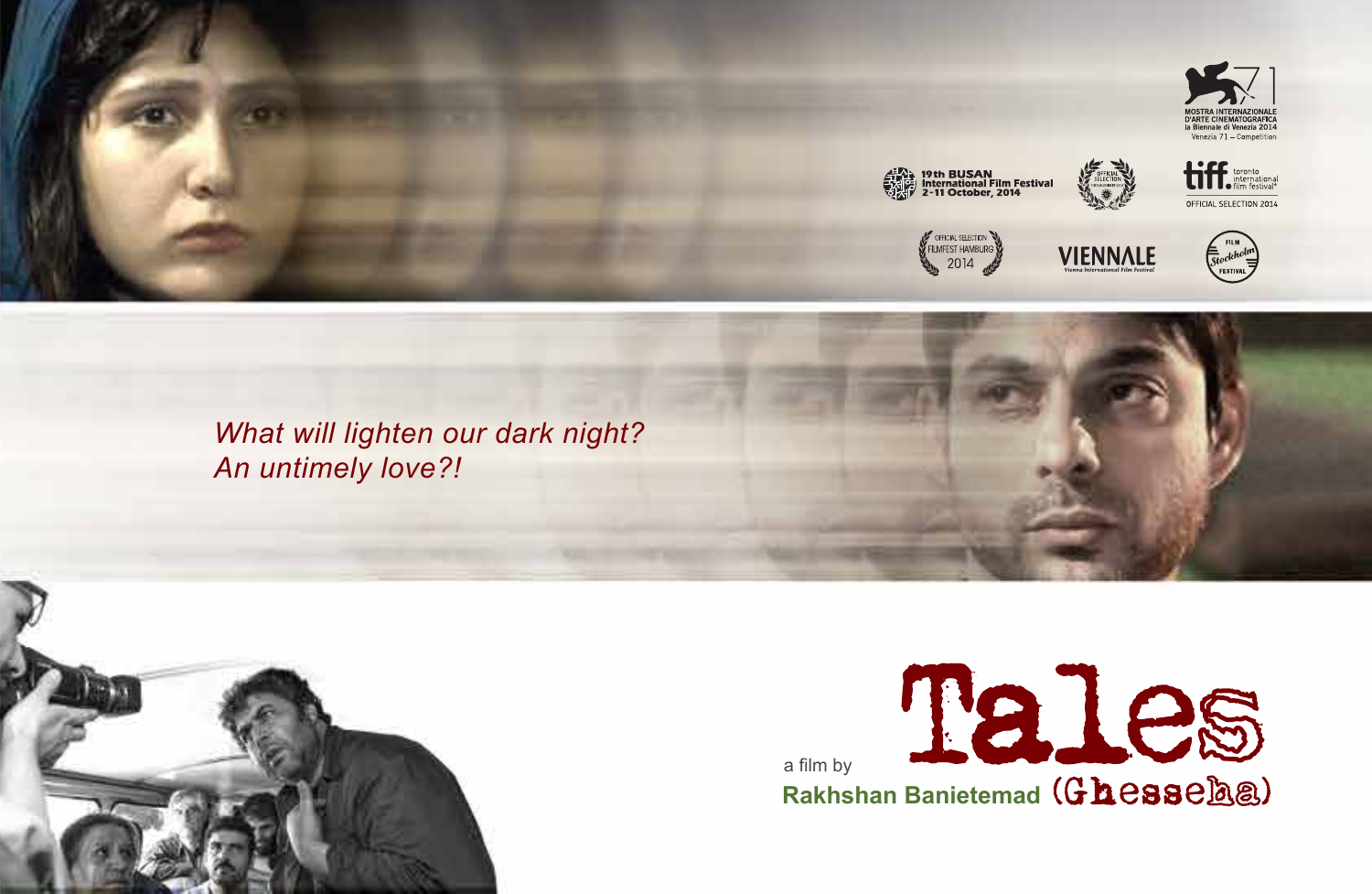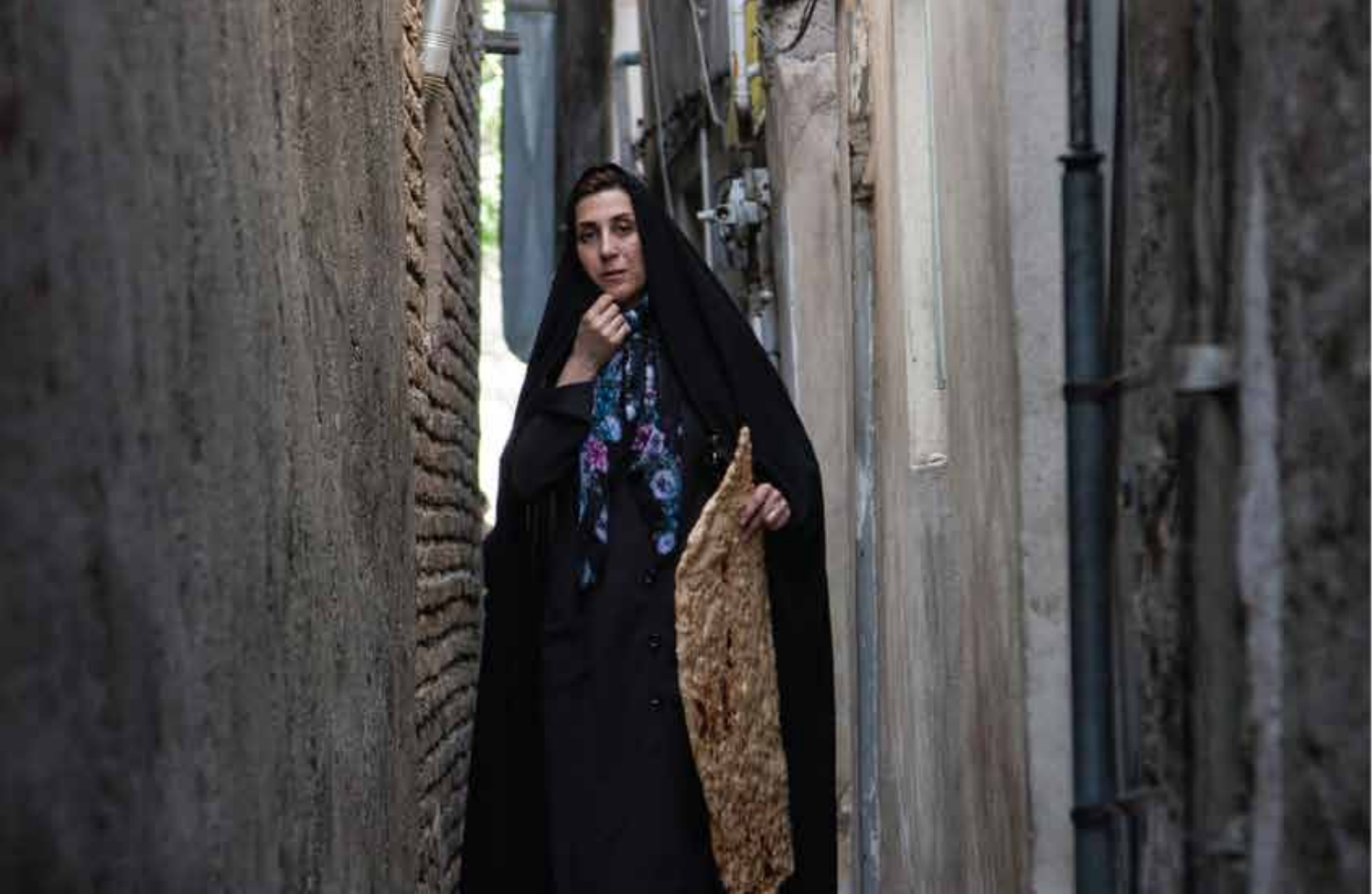...Who are you showing these films to? Who's going to see them? So what if they do?... Of Tooba's Dialogues in Tales

...No film has always stayed in a closet. Every film will be seen someday, somewhere... whether in our lifetime or not...

Life is passing by, and cinema is the most honest narrator to keep and protect the stories of human lives . Rakhshan Banietemad

### Contents:

Synopsis Cast & Crew Biography Director, Writer, Producer The Story of "Tales" Cast Biography Crew Biography

Photoes: Mitra Mahaseni Art Director: Amir Esbati Graphic Designer: Babak Yadegarian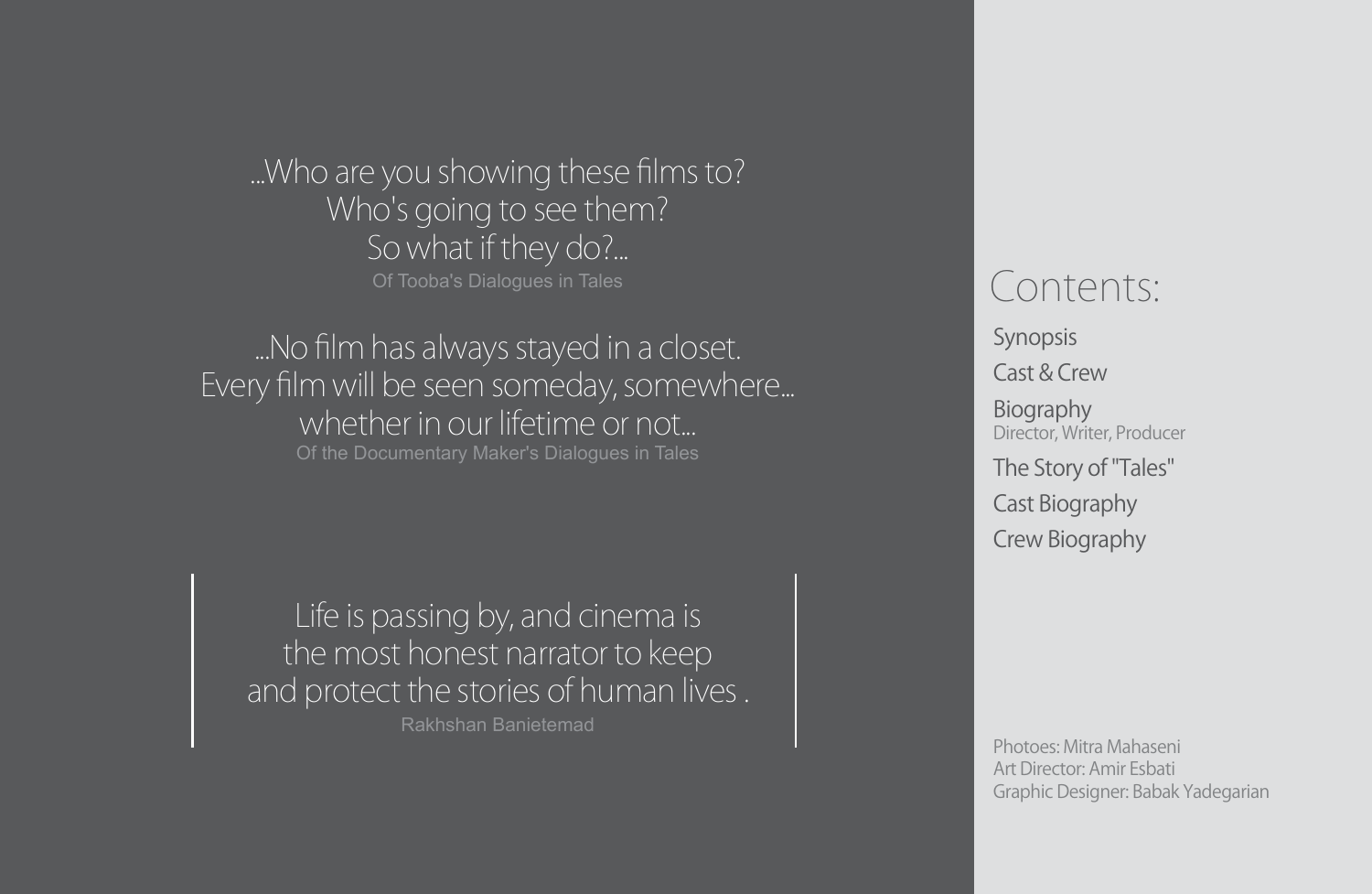

# Synopsis:

Tales", by Rakhshan Banietemad, features mostly female characters from her previous films, people who represent different layers of the society. The movie also depicts a courageous and honest image of today's Iranian society and its recent issues, covering subjects like students' and workers' movements as well as many others. The characters, which include filmmakers, workers, intellectuals, state employees, social workers, etc., have one thing in common. They are all passionate and in love. "Tales", in fact, is a love story of mothers and sons, husbands and wives, and men and women whose love and passion give them the hope to overcome their difficulties, whether these difficulties are the universal struggles of the society's lower ranks, or any other social or emotional issues. So with that hope, they find the power to continue their fights for a better life, ending in enjoying one that is brightened by love.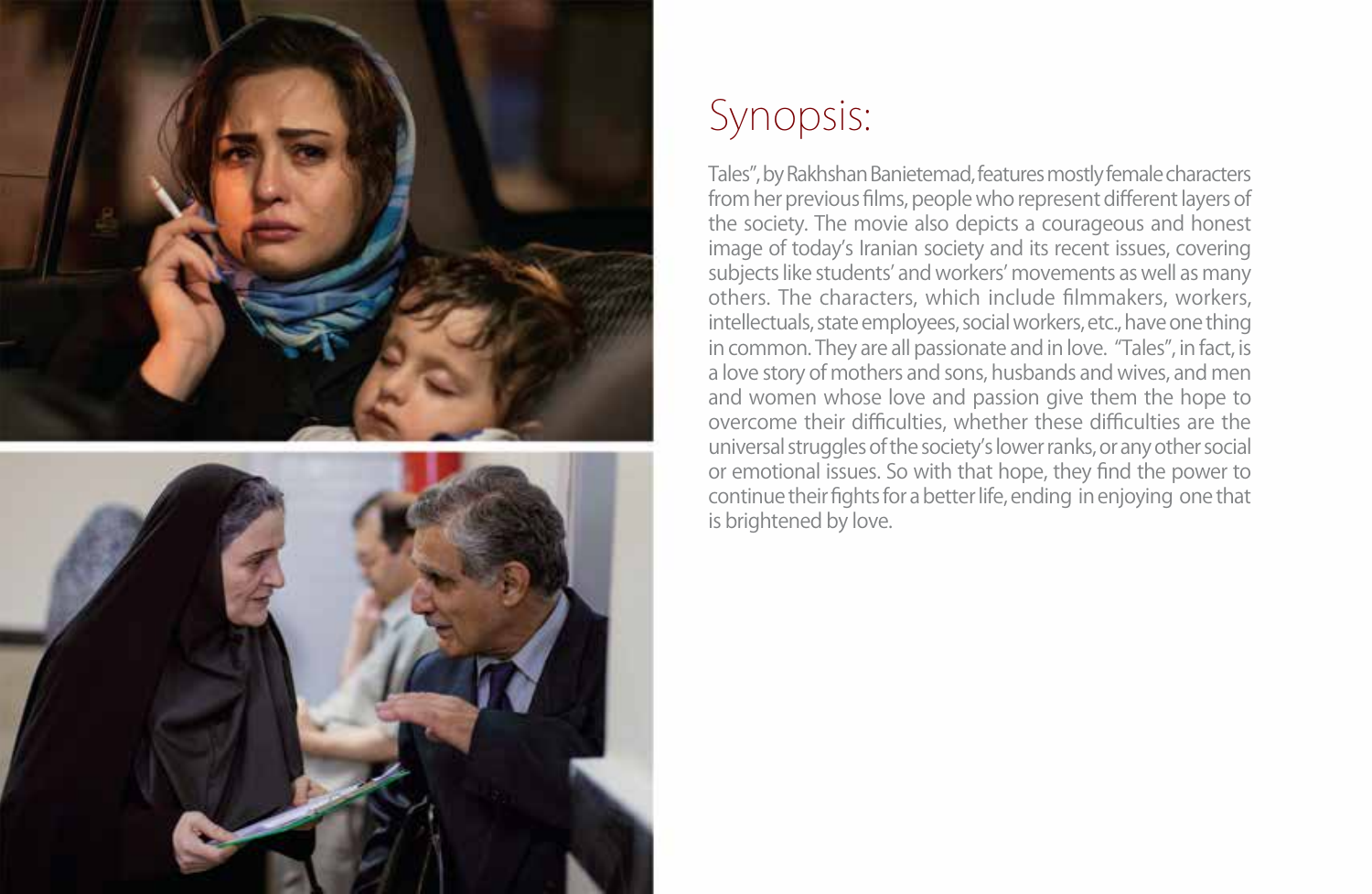# Cast & Crew:

Director & Producer: Rakhshan Banietemad Screenplay: R. Banietemad, Farid Mostafavi Production Designer: Amir Esbati Director of Photography: Koohyar Kalari Editor: Sepideh Abdolvahab Music: Siamak Kalantari Make-Up Designer: Mehrdad Mirkiani Sound Recorder: Yadollah Najafi Sound Mix: Amirhossein Ghassemi Production Manager: Nava Rohani Executive Producer: Iran Novin Film, Maryam Shafiee

### Cast (in alphabetical order) :

Golab Adineh, Saber Abar, Farhad Aslani, Foojan Arefpoor, Bahareh Daneshgar Mohammadreza Forootan, Shahrokh Forootanian, Babak Hamidian, Mehdi Hashemi Negar Javaherian, Baran Kosari, Fatemeh Motamedaria, Peiman Moadi, Hassan Majooni Habib Rezaei, Atefeh Razavi, Rima Raminfar, Mehraveh Sharifinia, Khosro Shahraz



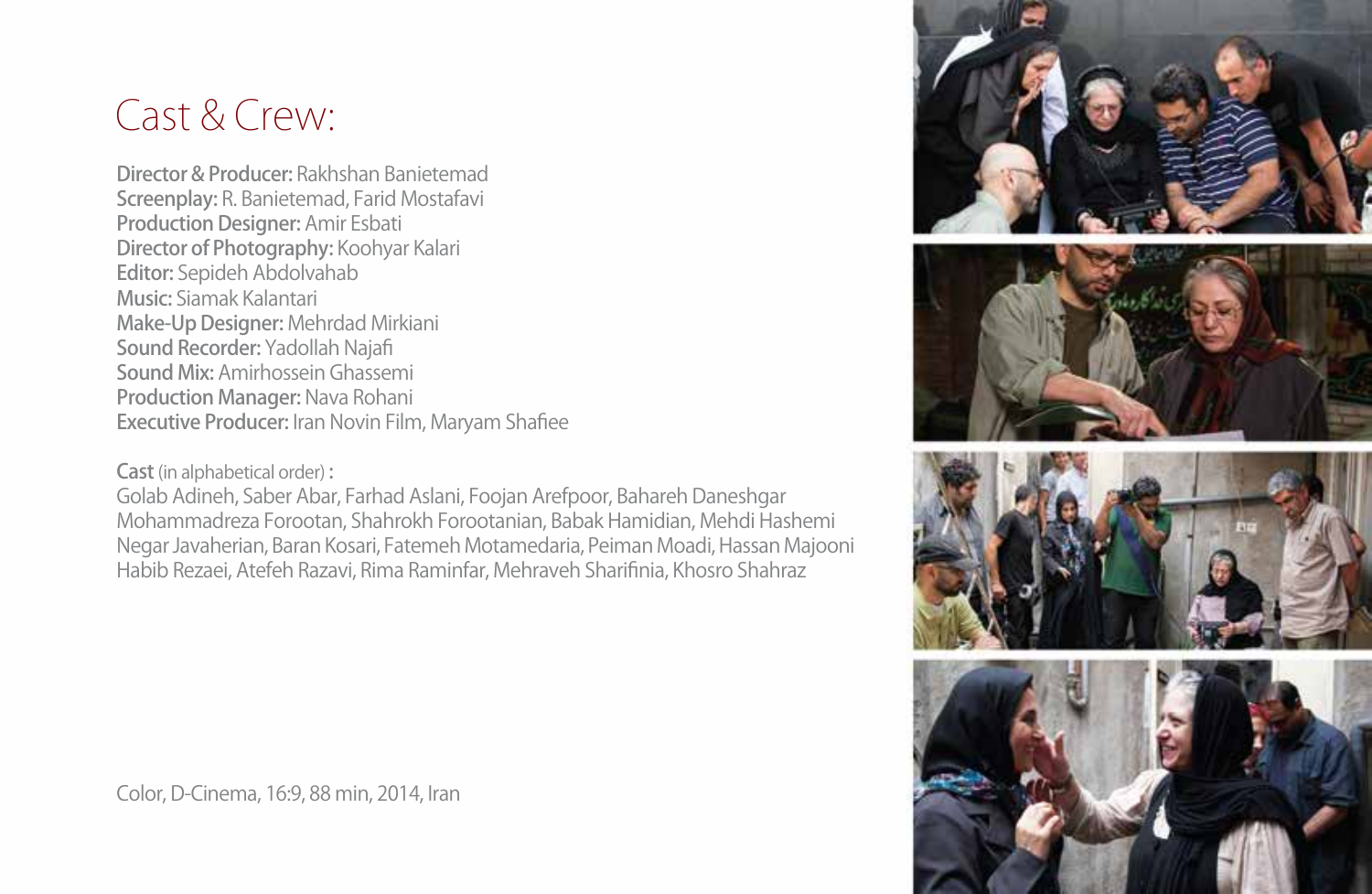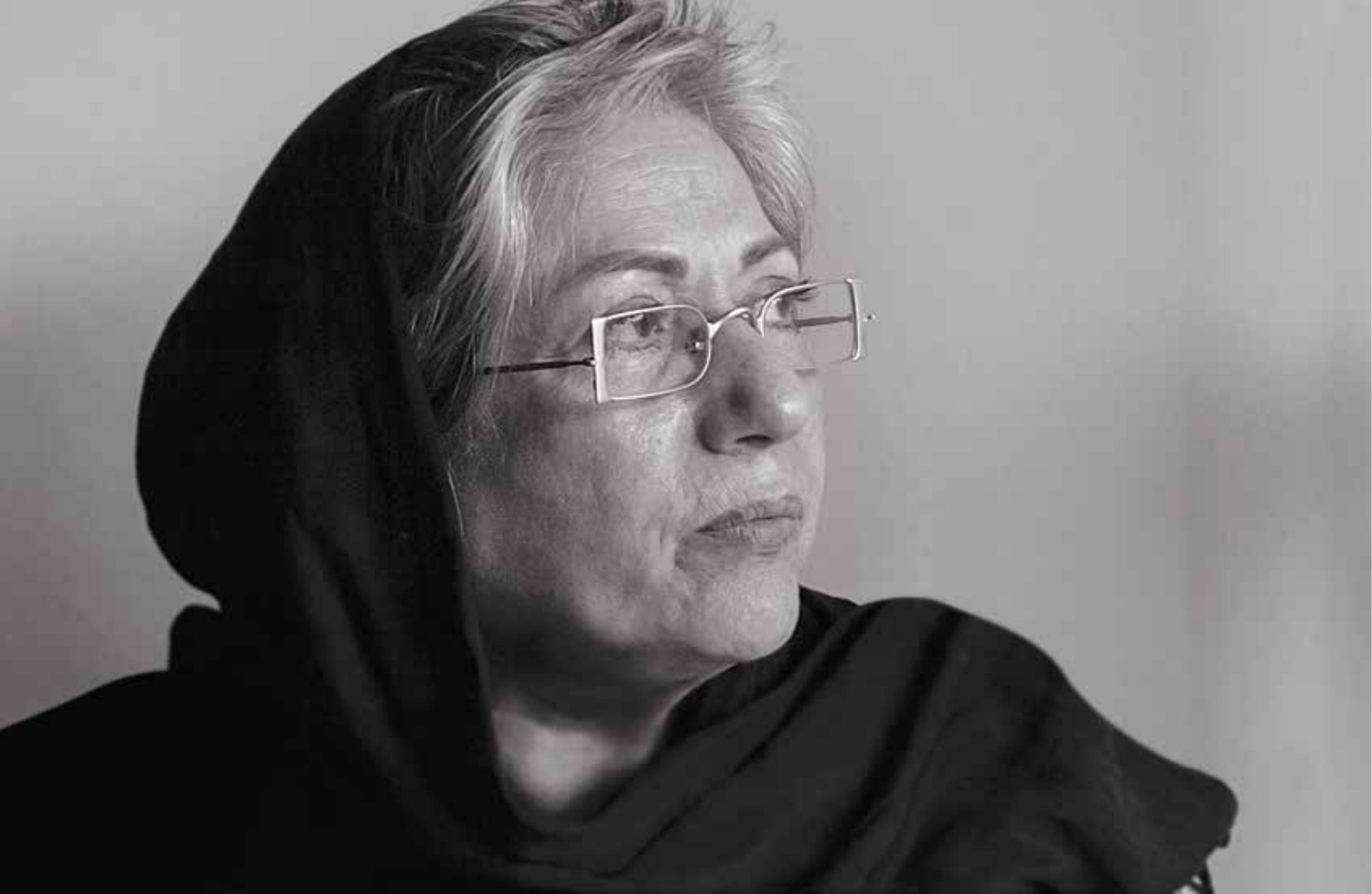# Biography: Rakhshan Banietemad

Director, Writer, Producer

Rakhshan Banietemad was born in Tehran in 1954. After studying at the University of Dramatic Arts in Iran, she made several documentaries for Iranian Television. In 1987, she directed her first feature film "Off The Limits", and in 1991, she became the first woman recipient of the best director award at Fajr Int'l Film Festival in Tehran for "Nargess". In 1995, she won the Bronze Leopard at the Locarno Film Festival for "The Blue Veiled". Her next film "Under the Skin of the City" was the highest grossing film in Iran in 2000 and garnered major awards at Moscow, Turin, Karlovy Vary and Seattle Film Festivals. Banietemad's previous feature film, "Mainline", also won numerous domestic awards together with the best director award at the Asia Pacific Screen Awards. In 2008, she received an honorary doctorate from London University. Most recently, Banietemad was awarded the 2010 Prix Henri Langlois from the Vincennes Int'l Film Festival.

### **FEATURES:**

- 1987 Off The Limits
- 1988 Canary Yellow
- 1989 Foreign Currency
- 1991 Nargess
- 1994 The Blue Veiled

1997 The May Lady

1998 Baran and the Native (part of the feature film "Kish")

- 2000 Under the Skin of the City
- 2005 Gilaneh
- 2006 Mainline
- 2014 Tales

### **DOCUMENTARIES:**

- 1979 The Culture of Consumption
- 1980 Occupation of Migrant Peasants in the City
- 1981 The War Economic Planning
- 1982 Centralization
- 1994 To Whom Do You Show These Films?
- 1995 The Last Visit with Iran Daftari
- 1996 Under the Skin of the City
- 2002 Our Times…
- 2007 The 3D Carpet (part of "Persian Carpet")
- 2009 Angels of the House of Sun
- 2009 We Are Half of Iran's Population
- 2010 I'll See You Tomorrow Flina
- 2012 The Room No. 202 (part of "Kahrizak 4 Views")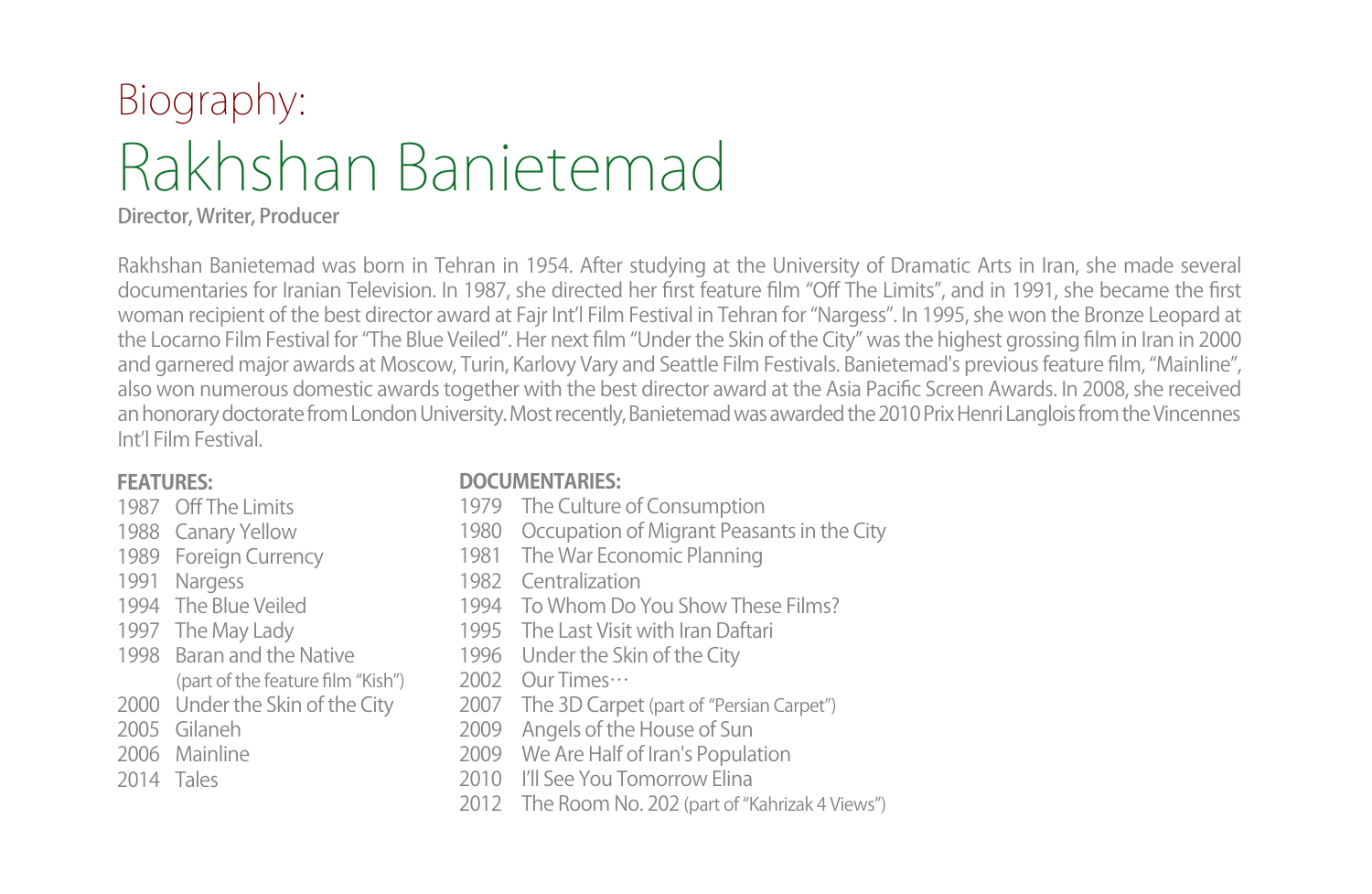

#### **8 Years of Self-Imposed Ban on Filmmaking**

The structure of governmental management in Iranian cinema during the previous 8-year administration lacked the characteristics of a sound artistic and cultural management. I believed that acquiring the license to make a film from such a management team would be no different from legitimizing those in charge. That's why I went through a self-imposed sanction period during which I did not make any feature films, but I made documentaries, and I wrote and did many other things... . I was looking for a solution to be legally able to make a film without having to interact with such an awful management team.

#### **And Finally…Tales**

Tales was the result of my resistance in the conditions I just explained. I didn't want to make an underground film as my most important principle in filmmaking is for my films to be screened in my own country and seen by Iranian viewers. I had to find a way to be able to avoid the cinematic management. At the same time, I didn't want to give them any excuses to prevent me from making this film by violating any regulations. Making a short film didn't need any bureaucratic paperwork, so I decided that making a number of short films could be a suitable solution. There's no law against screening your short films back to back.

Writing the script for Tales was a very difficult and at the same time sweet experience; I was writing a script for a feature-length film formed of several short stories connected to each other through the continuation of characters while maintaining the independent nature of each story. Apart from this, having had to keep a distance from filmmaking for several years, as I was standing behind that camera again, I had a feeling this was not just a film; it was the result of my own personal vision during my entire filmmaking career, with all the respect I have always had for cinema; the respect I have always had for unnoticed people of the society and their unheard pains that were recorded in the history of cinema through the characters I had created in my films all these years. That's why a number of my characters from my previous films -from the very first one that was made nearly 30 years ago to the most recent one-came back to life in Tales for us to have a look at their condition in current times.

The difficulty and at the same time the joy of writing the script for Tales was in the fact that Tales is a totally independent film, and you don't need to have seen my previous films to perceive and interpret any of its points. But for those who have seen my films, the joy of discovering the delicacies is much more. They see the fate and the present condition of characters they had seen on the silver screen so many years ago. It is a concept of cinema's power, being beyond the screen, and flowing in time...

#### **Voluntary Collaboration of Actors and Professional Crew in a No-Budget Film!**

Tales was made in unusual circumstances for making a feature film. There was no budget, no license to make the film, and yet a group of highly professional actors,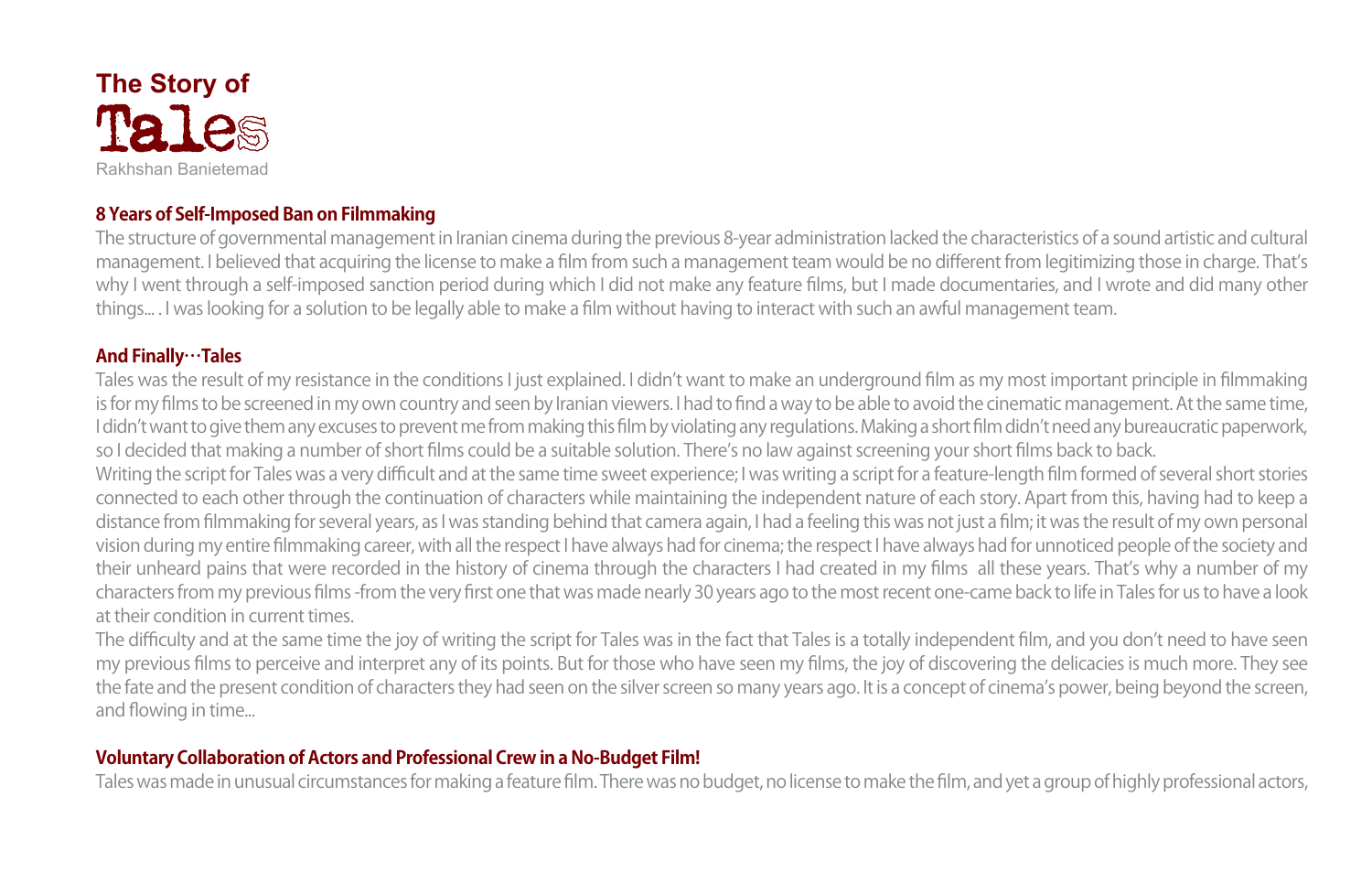and the best and most efficient crew who had gathered with exceptional energy to make this possible. It was as if under the torrential rain of box office and governmentally-supported films, the stage for truly independent films was getting smaller and smaller; so for everyone, helping this film had turned into a symbol of resistance.

Back then, two of the best actresses in Iran, Fatemeh Motamed Aria, and Baran Kossari, were banned from acting. We had to finish the shooting as quickly as possible before hitting an obstacle and having to stop the project altogether. I had all these points in mind while writing the script. We had long rehearsals months before the actual shooting. So we managed to do all the shooting in just 17 sessions. Except for our young cinematographer, Koohyar Kalari, all my crew had been working with me for many years. Farid Mostafavi had written the script for my first feature film. The designer of the project, Amir Esbati, has worked and accompanied me since my very first film, and we have worked together on numerous projects. Yadollah Najafi has always been my sound recordist throughout my career, and Mehrdad Mirkiani has always been my make-up artist. So all in all, a group of absolute professionals and old colleagues of mine helped me with this project.

#### **Enter the Governmental Management**

After the shooting and editing, the governmental organizers of Iranian cinema found out about the film and the phones started to ring. My reasoning was that first of all, according to the Constitution, screening an artwork without a license is against the law, not making it. I told them that I didn't intend to screen the film during that administration's term, that I had just made several short films, and if their problem was the fact that I had stuck them together - which was not against any law- I could always keep them each in a separate drawer!

#### **A Screening License for Not Screening the Film!**

The phone calls gradually turned into threats of banning the entire crew from working. People who had been so kind to work with me on this project were now facing the threat of a ban! The previous management team still insisted on my submitting a request for a license to make the film; a film that had already been made!! That was a strange demand….We had all sorts of fruitless talks and arguments, and I eventually suggested that I would only accept their unreasonable demand if they would issue me a screening license. As a result, and after months of tension, they issued a screening license, which I donated to the Iranian Museum of Cinema to be kept in my stand there. Their screening license did not include public, international, or national screenings, or home video version sales!

#### **In Spite of Troubles, Cinema Lives**

After the 2013 Presidential Election and the subsequent change of administration, the management structure in the Ministry of Culture and the Organization of Cinema also changed. I then sent my film to obtain a screening license, and the new management issued the license, no questions asked. Naturally in countries like Iran, films that are too outspoken in their critique of social conditions could always face obstacles when it comes to their screenings. These are the conditions our filmmakers have always faced and still do, but cinema is cinema and will always survive.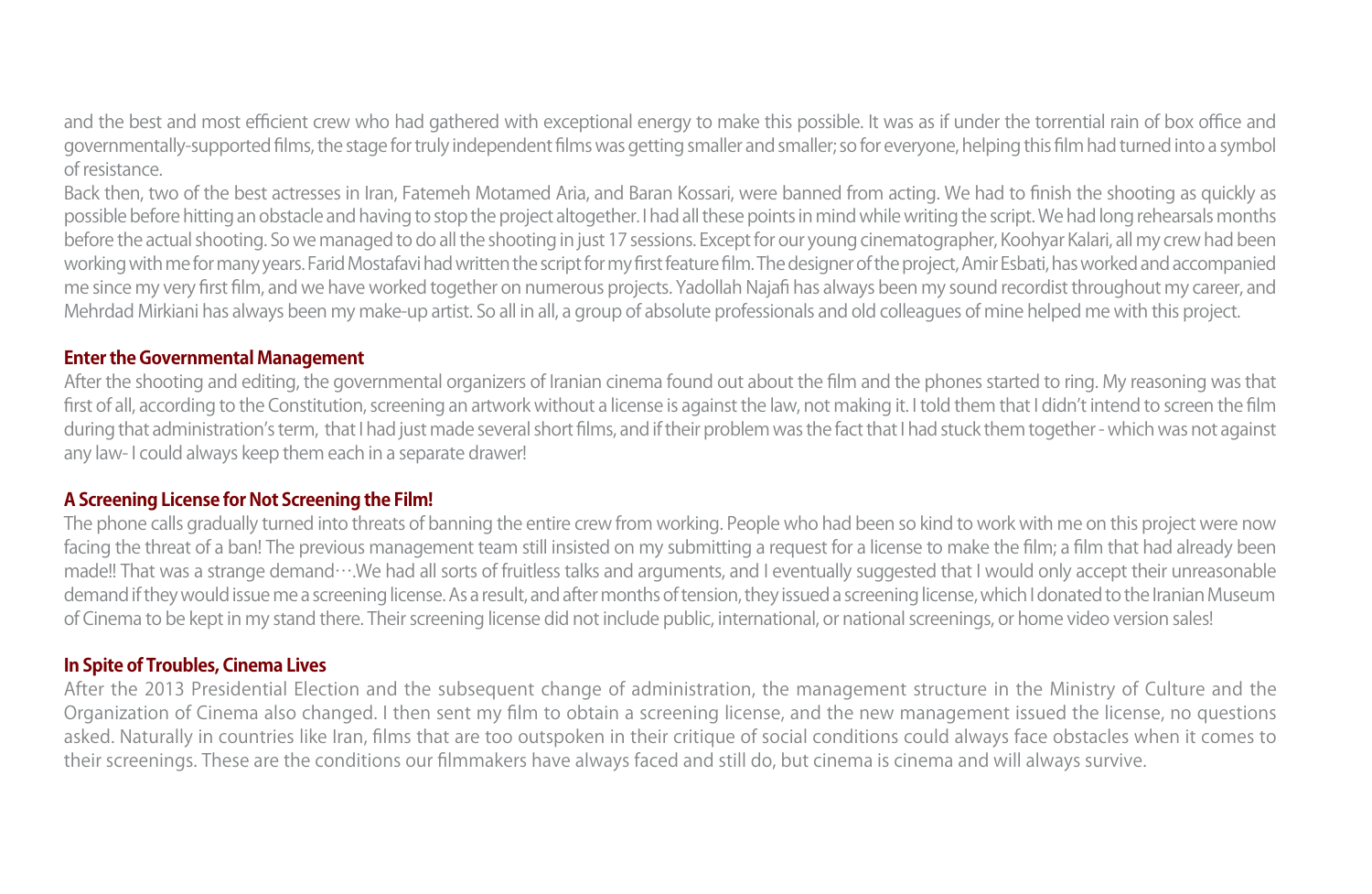







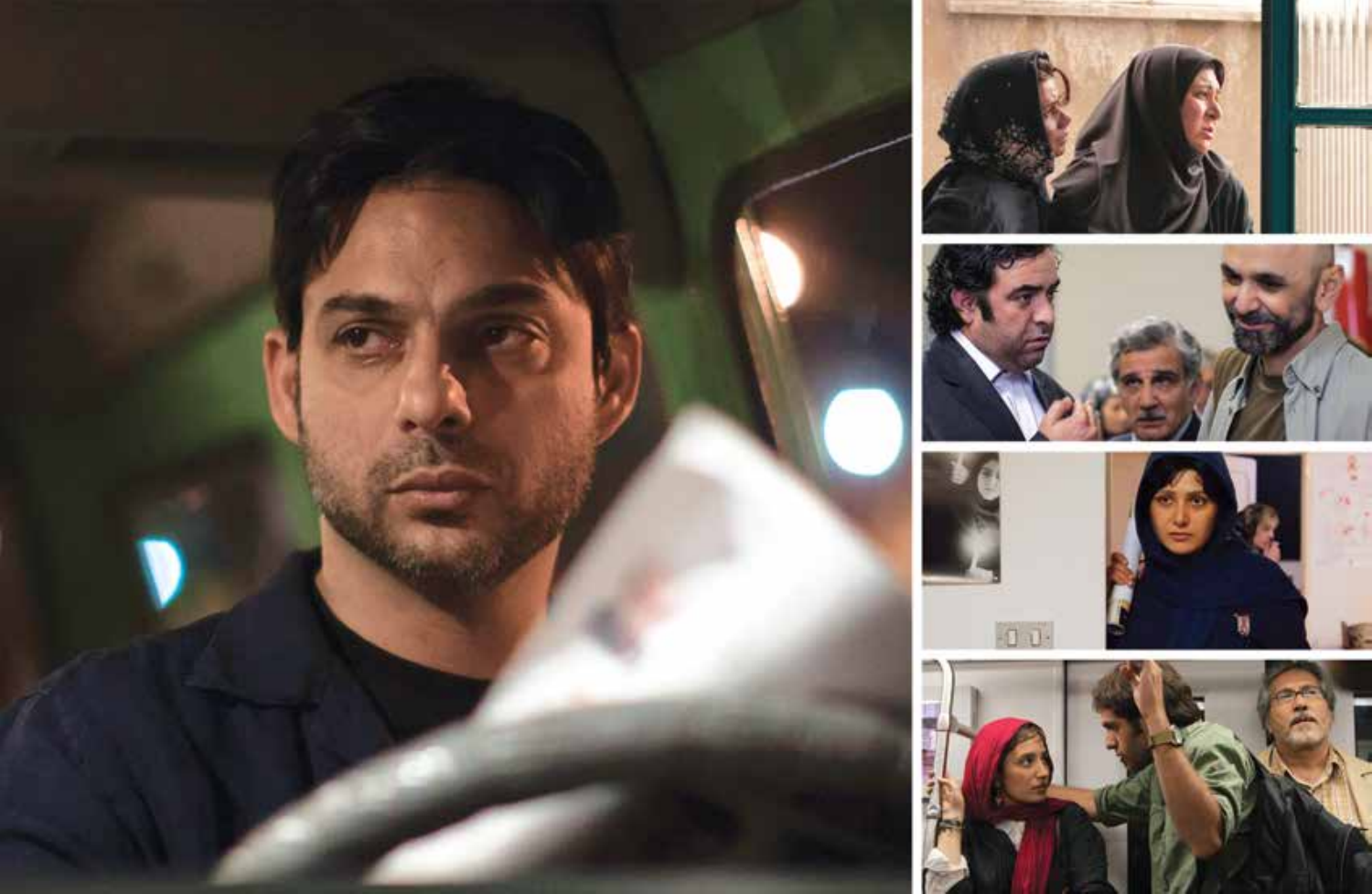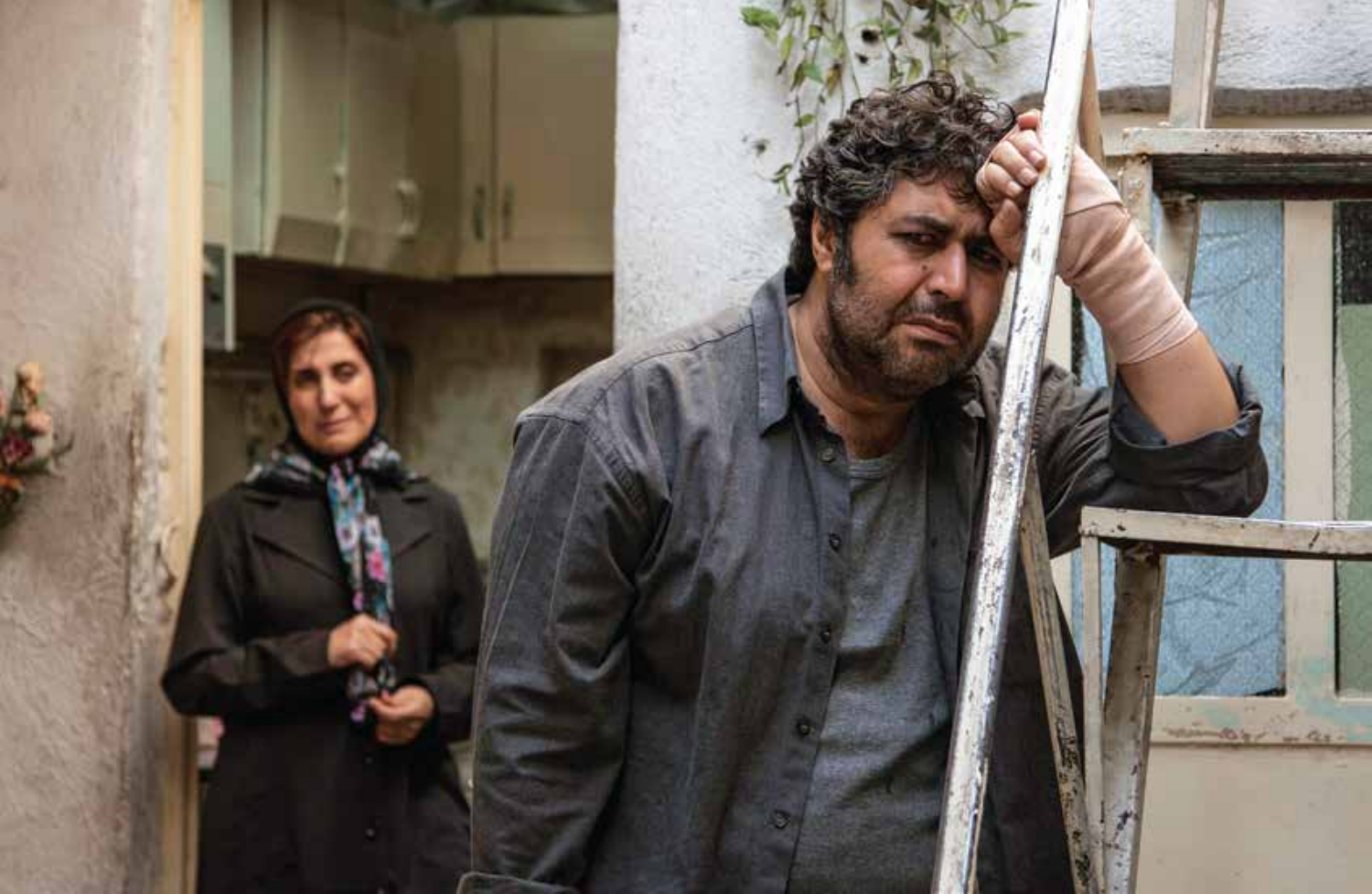

**Hamed** Expelled Student Peiman Moadi (1970)

Born in New York, he began his career in cinema as a scriptwriter. He has also made a film.

He received international recognition for his role in Asghar Farhadi's A Separation (2010).

As part of the ensemble of the cast for the film, he won the Golden Bear of Berlinale after also winning the Best Actor award from the Iranian Guild of Film Critics & Writers. Since then he has appeared in Iranian films & several American projects. He plays the role of Hamed in this film, a student who has been expelled from university for taking part in student protests. A driver now, he cooperates with the Khaneh Khorshid (House of Sun) NGO, which helps addicted women.



**Sarah** 









Former Addict, Volunteer at the NGO

### Baran Kossari (1985)

Daughter of Rakhshan Banietemad, Baran got her first role in Darioosh Farhang's "Best Dad Ever" at the age of 6.

She has worked with various directors in her 31 films, including the ones made by her mother: Narges (1991), Blue-Veiled (1994), Under the Skin of the City (2000), Gilaneh (2004) & Mainline (2006).

She was nominated for Fajr Int'l Film Festival's Crystal Simorgh for her role in Mohammad Hossein Latifi's Third Day (2006).

Despite facing restrictions on her appearances in films and plays, she has been nominated for numerous best actress awards. In Mainline, she played the role of Sarah, a young girl deeply struggling with addiction. The same character has now managed to quit in "Tales" and now helping addicted women in the House of Sun.

**Nobar**  (Reza's Wife) Mainline (2006) **Blue-Veiled (1994** 

### Simin Motamed Aria (1961)

She has appeared in nearly 50 films. She won awards for her roles in Spouse (1993), Actor (1988), Travelers (1991), Here Without Me (2011), etc. Her role in Here Without Me also won her the Best Actress award in Montreal Int'l Film Festival (2011). She won another acting award for her role in Gilaneh from Lahore International Film Festival. Motamed Aria also won the Henri-Langlois prize, and the Wensen Film Festival's Best Actress Award.

Aside from playing the role of an old woman ‒in the film Gilaneh (2004 ) ‒whose voice we hear talking to the doctor over the phone – she has also starred in another Banietemad film, The Blue-Veiled, in which she played the role of Nobar, a labourer who marries the owner of the factory. In Tales, we follow her fate after all these years.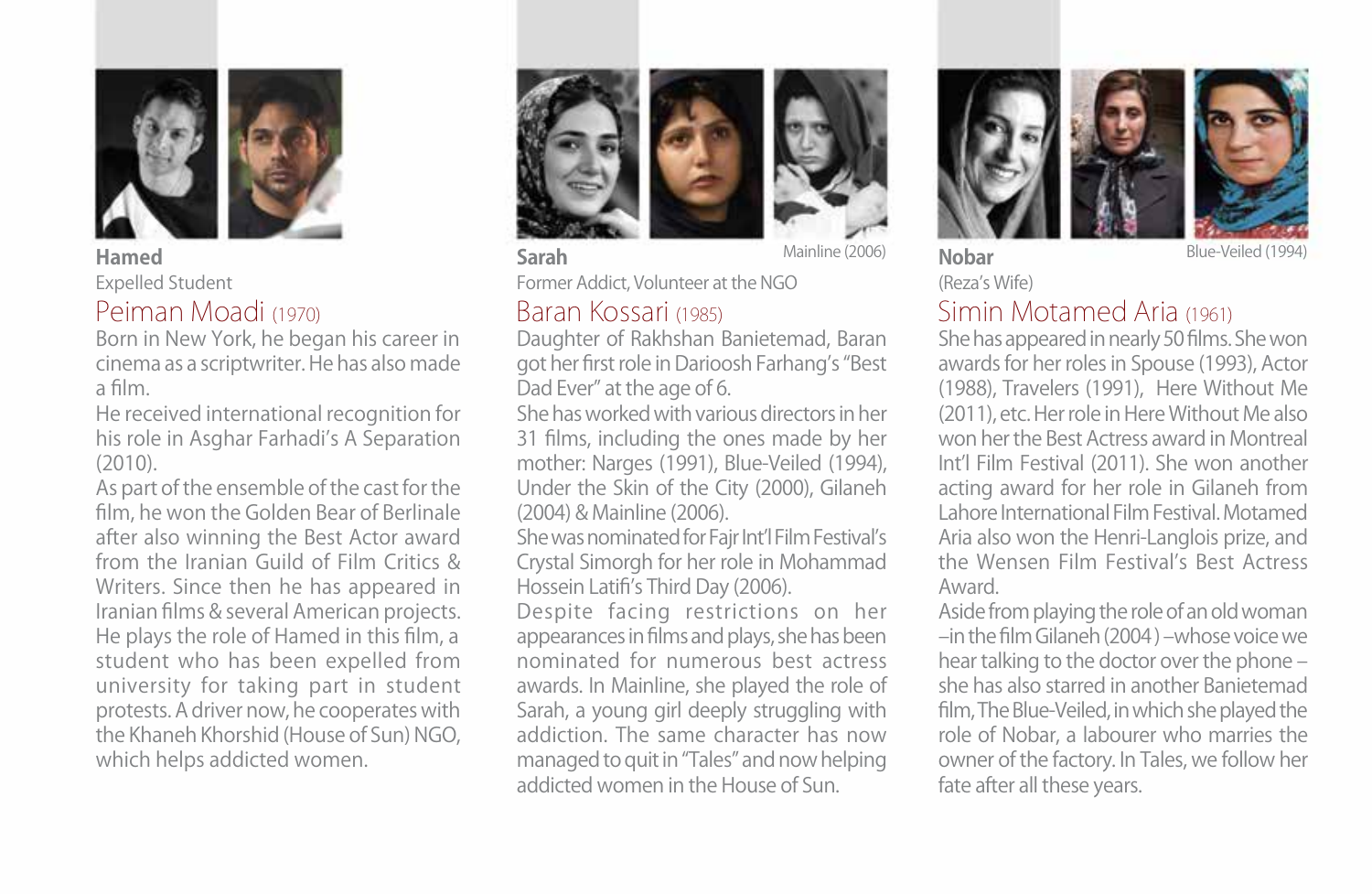



**Reza**

Labourer (Nobar's Husband)

Farhad Aslani (1966)

A drama graduate, who after taking roles in many plays & TV series, started his cinema career with the role of a village labourer in Rakhshan Banietemad's The Blue-Veiled (1994). Since then, he has starred in more than 20 films & has received numerous award nominations. In 2011, he won the Crystal Simorgh for Best Actor for his roles in Khosro Massoomi's Bear & Mohammad Hossein Farahbakhsh's Private Life.

The Reza in The Blue-Veiled, who was the unfortunate lover of Nobar, is now married to her in "Tales", and they have two children. He still struggles with a tight financial situation though.





Under the Skin of

**Abbas**  Taxi Driver the City(2000)

### Mohammadreza Forootan (1968)

He hass starred in about 50 films & received various award nominations since 1994. He has won the Best Actor awards for his roles in Fereidoon Jeirani's Red (1998), Maziar Miri's Slowly (2005) & Kioomars Poorahmad's Yalda Night (2001). In Rakhshan Banietemad's Under the Skin of the City (2000), Forootan played the role of a young man trying to get rich overnight in the face of his family's financial problems, but he gets dragged into illegal activities.

He is now married with a young daughter in Tales, and he earns his living as a taxi driver.



**Tooba** Labourer & Abbas' Mother Blue-Veiled (1994) **Ahhas** Under the Skin of Blue-Veiled (1994)

### Golab Adineh (1953)

She has appeared in many films & TV series over the past 35 years. She is the wife of the well-known actor, Mehdi Hashemi, and has an even longer history in acting and directing in theatre plays. Her first role in a Rakhshan Banietemad's film was in Canary Yellow (1988). She then appeared The Blue-Veiled (1994) and won the Crystal Simorgh for Best Actress in a Supporting Role for her role in it. She played two short scenes in May Lady (1997) as Tooba, a mother and a labourer. In Under the Skin of the City (1994), the same character is struggling with problems her family, and particularly her son, Abbas, (Mohammadreza Forootan) is facing. In Tales, Tooba is still worried about another son of hers, who is behind bars for student political activities. On the other hand, she is actively involved in labourers' protests.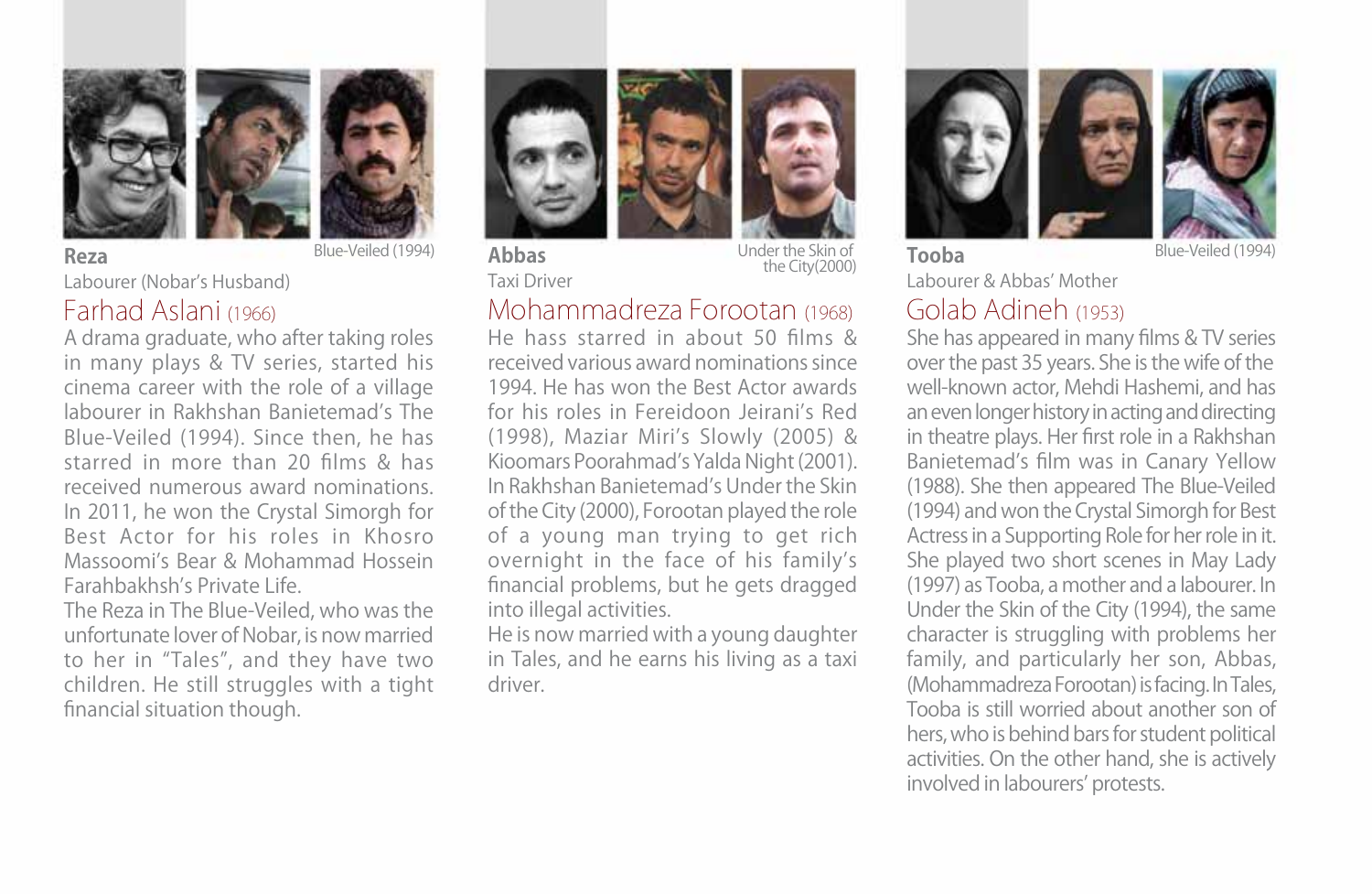



**Mr. Halimi Coff Limits (1987) Narges Narges** Narges (1991) Retired Employee

### Mehdi Hashemi (1946)

One of the most successful drama actors & directors in his university years, he appeared in his first film in 1979. Since then, aside from his roles in plays & TV series, Mehdi Hashemi, has appeared in more than 30 films, including Bahram Beizaei's Yazdgerd's Death (1982), Mohsen Makhmalbaf's Nassereddin Shah and Drama Actor (1991), Darioosh Farhang's The Spouse (1990), Abdolreza Kahani's Nothing (2009), etc. He won the Crystal Simorgh for Best Actor for his roles in Darioosh Farhang's Two Films for One Ticket (1990), Ahmadreza Motamedi's Alzheimer (2010) & Ali Rafiei's Yoossef (2010). Mehdi Hashemi played the role of Mr. Halimi in Rakhshan Banietemad's first film, Off Limits (1987), and then worked with her on Canary Yellow (1988). In Tales, Mr. Halimi, the low-key employee of Off-Limits is still troubled with the cruel bureaucracy of governmental offices, and cannot take it anymore.





**Narges**

### Atefeh Razavi (1968)

She first appeared in Kianoosh Ayari's Beyond Fire in 1987. She has starred in 13 films, and also pursued a career as a make-up artist. She has received several nominations for Best Actress awards, and won the House of Cinema's Statuette for Best Actress for her role in Rassool Mollagholipoor's Survivors (1995). Her first role in a Rakhshan Banietemad's film was in Narges (1991). She revived the same role in a brief scene in Banietemad's May Lady (1997), and we are now following the fate of this miserable yet resistant woman for the third time in Tales. She is now remarried to a poor violent addict, following her doomed marriage in Narges. Her husband is also a victim of poverty & social inequality.



**Documentary Maker** Habib Rezaei (1969)

He began his career in cinema with a role in Ebrahim Hatamikia's Glass Agency in 1997, and won Fajr Int'l Film Festival's Diploma of Honour for Best Actor for it. He then went on to win Fajr's Crystal Simorgh for Best Actor for his role in Reza Mirkarimi's Here a Shining Light (2002).

Habib Rezaei has so far appeared in 13 films, two TV series & many plays. Aside from directing drama plays, he has done the casting for several films.

In Tales, he plays the role of documentary maker whose social concerns lead to all sorts of governmental restrictions & bans for his work. However, he never surrenders and keeps going on with his work.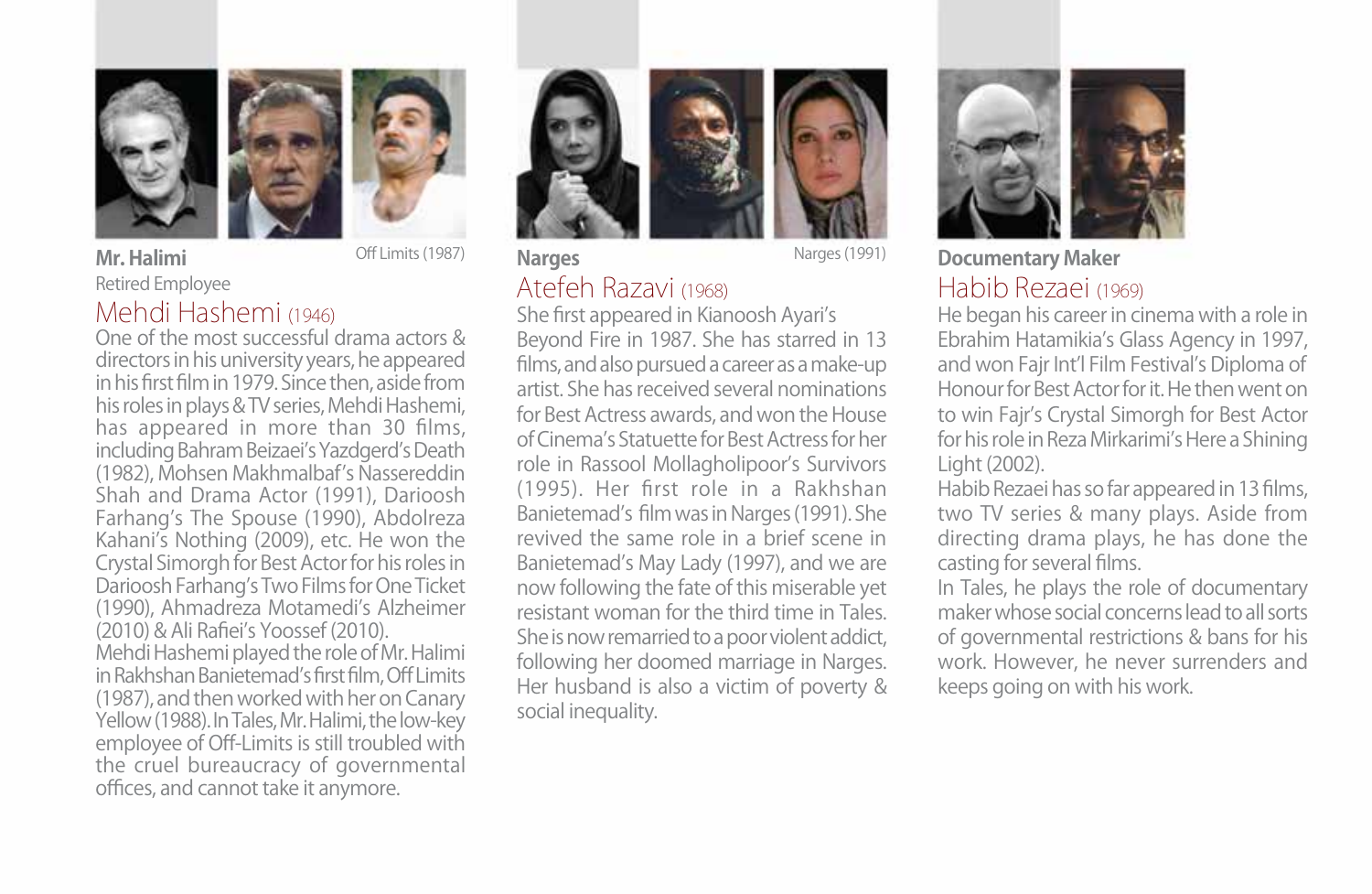

### **Employee Employee Employee Employee Employee Employee Employee Employee Employee Employee Employee Employee Employee Employee Employee Employee Employee Employee Employee Employee E** Hassan Majooni (1968)

He is a drama actor & director, and has spent half his life on the stage of modern drama plays. His first role in cinema was in Kamal Tabrizi's It's Always Down to a Woman in 2007. He has also appeared in many TV series & telefilms. He has also starred in Mania Akbari's One, Two, One. In the Office sequence of Tales, he plays the role of a careless, two-faced & abusive employee with a sarcastic tone dealing with Mr. Halimi (Mehdi Hashemi).





**Massoomeh** Taxi Passenger with a baby in her arms

Under the Skin of<br>the City (2000)

### Mehraveh Sharifinia (1981)

She began her acting career at a very young age in Mohammadreza Honarmand's Dolls' Thief in 1989. Aside from appearing in 9 films so far, she has become a real hit in TV series. Mehraveh has received the Statuette for Best Actress from the Guild of Film Critics & Writers.

Mehraveh Sharifinia played the role of Massoomeh in Rakhshan Banietemad's Under the Skin of the City (2000). Under a lot of pressure from her family, and her brother in particular, Massoomeh had to run away from home & never look back. In Tales, we see her sad situation as a prostitute looking for a client despite holding her sick baby in her arms.



**Ms. Monshizadeh** Head of the House of Sun, an NGO that helps female addicts,

### Rima Raminfar (1970)

She is a drama writer, director, and actress, and has won numerous awards as a drama director.

She began her film career with a role in Abolhassan Davoodi's Bread, Love & the 1000 cc Bike in 2001. Since then, she has appeared in 4 more films, and is now considered one of the most well-known TV series actresses.

In Tales, she plays the role of Ms.

Monshizadeh, the head of the House of Sun, a true personage who is currently active helping addicted women together with Ms. Arshad. The previous administration did not support this NGO at all, and even obstructed its work on several occasions. Banietemad made a documentary about the activities of this NGO in…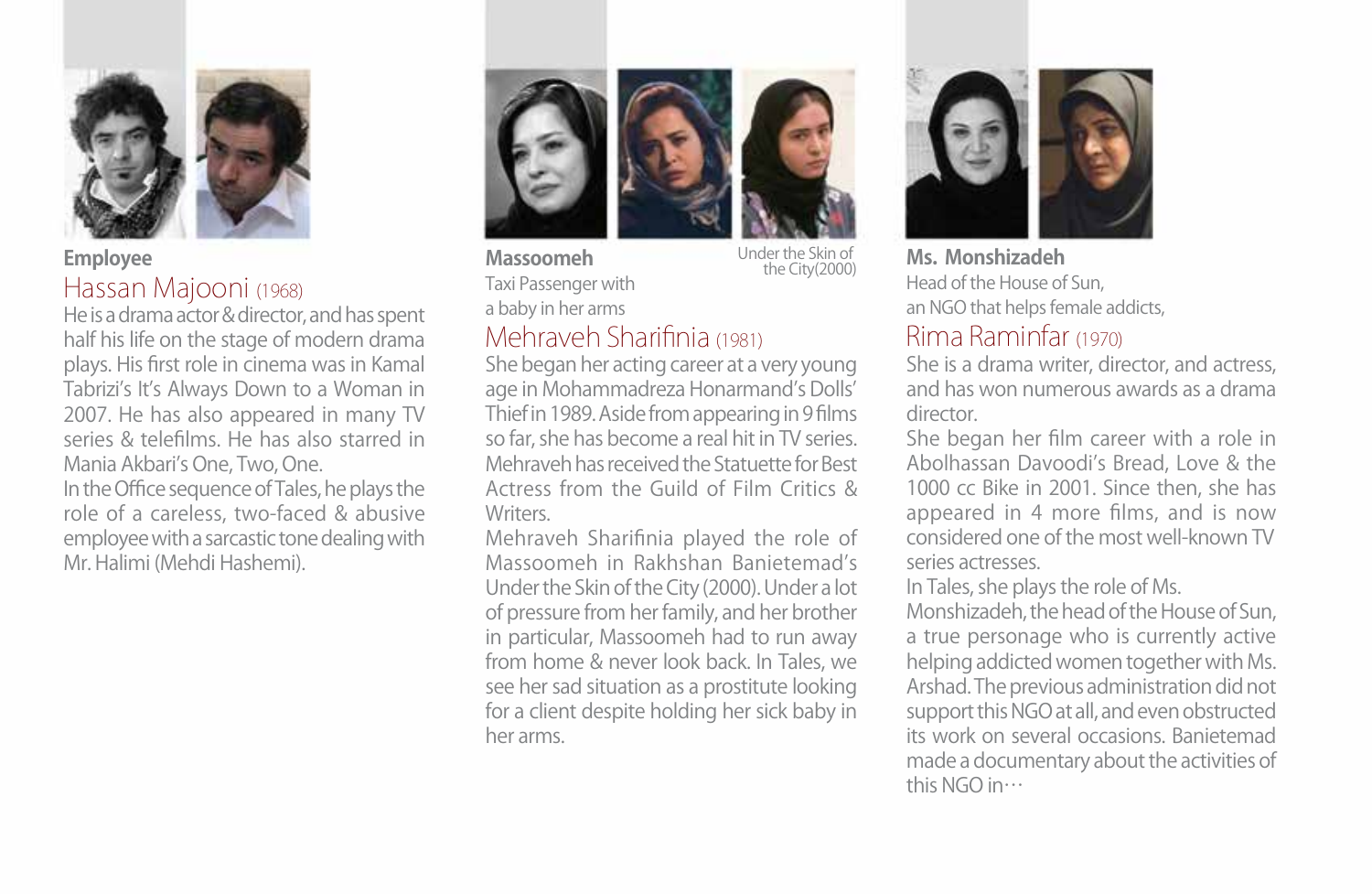



**Mr. Dabiri** Gilaneh (2004)

The Doctor who has lost an arm at war Shahrokh Forootanian (1956)

Originally a painter, he has also appeared in 31 films since 1999. His works include the role of a doctor who, despite having lost an arm in the Iran-Iraq war, had devoted his profession to serve injured soldiers in Rakhshan Banietemad's Gilaneh (2004). In Tales, he is a volunteer physician working with the House of Sun NGO to help addicted women.



### The Young Man in Metro Babak Hamidian (1980)

He began his film career with a role in Mehdi Asgarpoor's Stepping Stand in 2003. Aside from stage drama & TV Series, he has so far appeared in 22 films, and has received Best Actor & Best Supporting Actor awards. In Tales, being under a huge pile of debts, he & his sister are busy plotting to hold their rich father to ransom while on a metro ride.



### Young Girl in the Metro Negar Javaherian (1982)

She began her cinematic career with a role in Rassool Sadr Ameli's I am Taraneh, 15 in 2001, and has gone on to star in 19 more films ever since. She also appears in stage dramas & TV series. For her role in Homayoon Assadian's Gold & Copper (2008), she won Fajr Int'l Film Festival's Crystal Simorgh , and also House of Cinema's Statuette for Best Actress.

In Tales, she has the role of a young girl who has deep differences with her traditional & rich father. Together with her brother, and in order to help him, they plot to hold their father to ransom.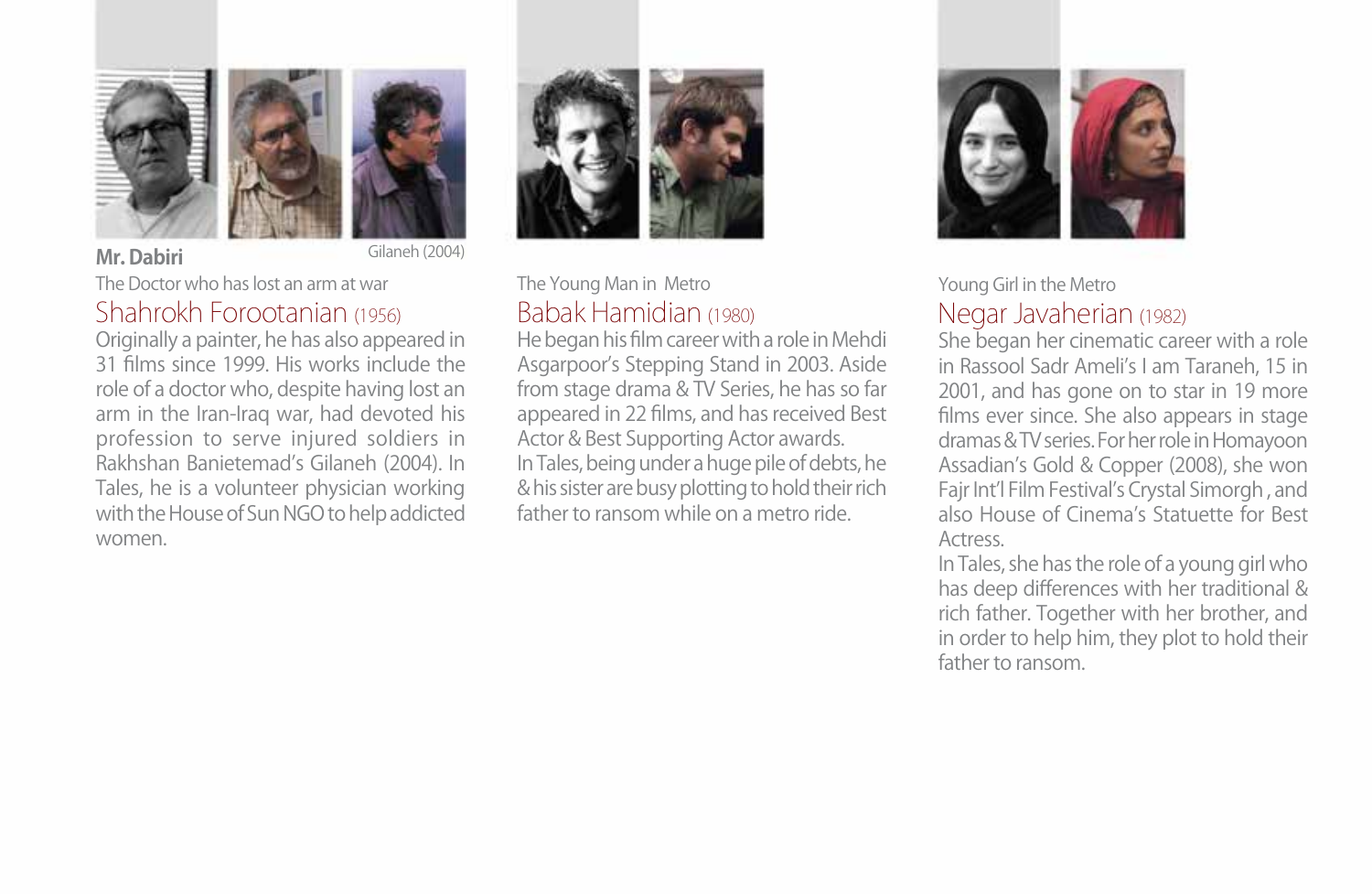

Script Writer Farid Mostafavi (1954)

He began his career in 1987 with the film Off Limits. Aside from Off Limits, he has so far written the script for four more of Banietemadi's films, Under the Skin of the City, Gilaneh, Mainline & Tales. In total, he has written the script for 17 feature films. He has won the Statuette of the House of Cinema for Best Script Writer twice, for his work in Manijeh Hekmat's Women's Prison & Abolhassan Davoodi's Crossroads. He has also won two Fajr Int'l Film Festival Crystal Simorghs for Best Script for his work in Rakhshan Banietemad's Mainline & Abolhassan Davoodi's Homeland.



Production & Costume Designer Amir Esbati (1956)

He began his career in cinema as the costume & set designer of Mohammadali Sajadi's Treasure in 1984, and since then, he has gone on to designing costumes & sets of more than 30 films.

He has worked with Rakhshan Banietemad in Off Limits, Narges, The May Lady & Tales. Esbati has won 4 Crystal Simorghs from Fajr Int'l Film Festival for his work in Ahmadreza Darvish's Land of Sun, Rakhshan Banietemad's The May Lady, Ahmadreza Darvish's Duel, and Reza Mirkarimi's So Far So Close, as well as 4 Statuettes from the House of Cinema for his work in Ahmadreza Darvish's Land of Sun, Davood Mirbagheri's Traveler of Rey, Ahmadreza Darvish's Duel & Abolhassan Davoodi's Crossroads.



Director of Photography Koohyar Kalari (1981)

The son of the highly acclaimed Iranian cinematographer Mahmood Kalari, he has worked with his father on many films. He has previously worked as behind-the-scene photographer, assistant photographer, light technician & cinematographer, and has been the director of photography in Mani Haghighi's Men at Work, Mania Akbari's 10+4, Mehrdad Mirfallah's Sleep, & Rakhshan Banietemad's Tales.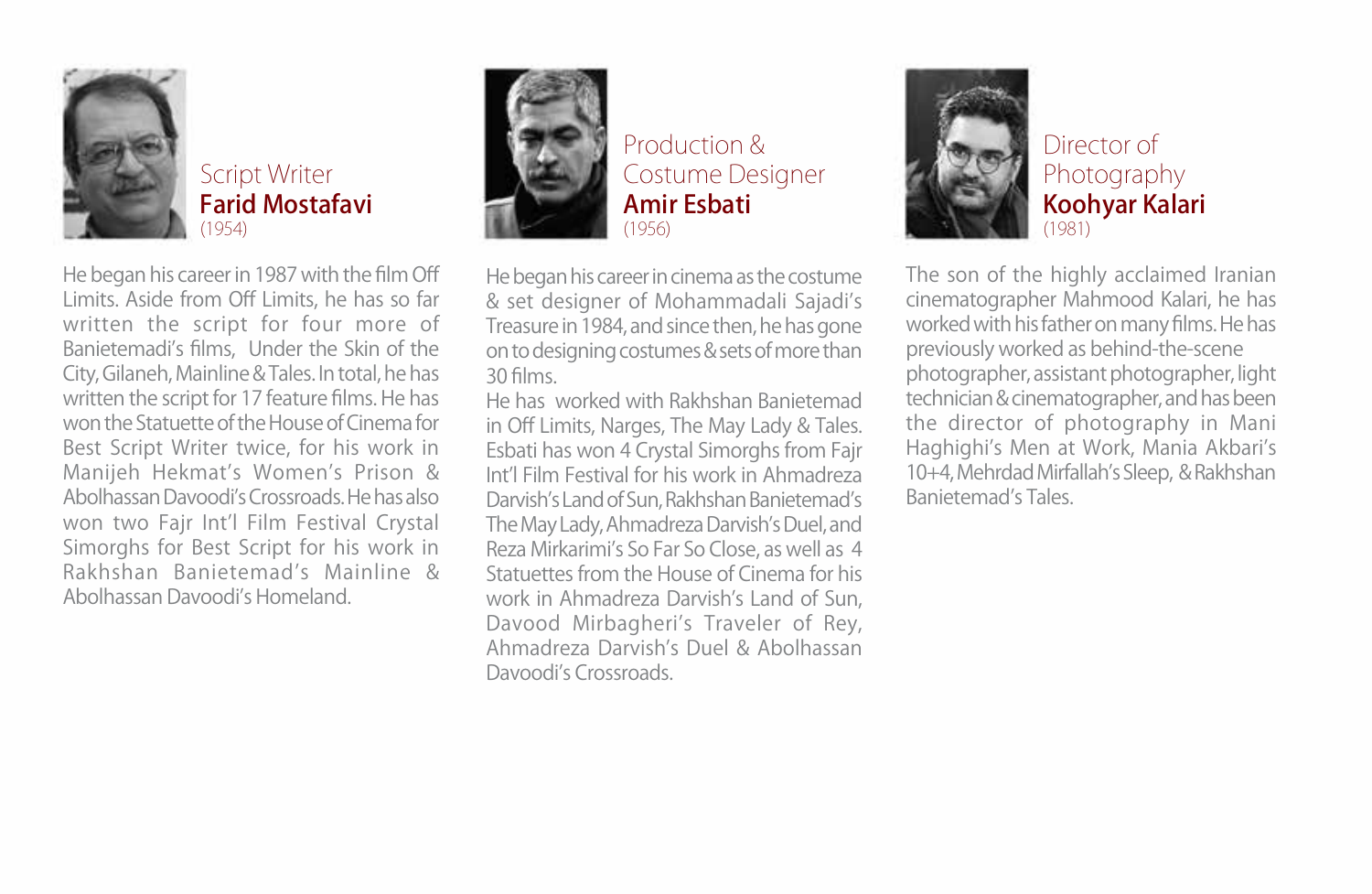

Make-up Artist Mehrdad Mirkiani (1963)

The film "First Lawyer" in 1986 was his first professional experience as a make-up artist. He has worked on 86 more films since then including Rakhshan Banietemad's Baran, the Local, Mainline, Gilaneh, & Tales. Mirkiani has won Fajr Int'l Film Festival's Crystal Simorghs for Rakhshan Banietemad's Gilaneh & Mainline, Mohammadmehd Asgarpoor's Stepping Stand, and Hatamikia's In the Name of Father. He has also won the Statuette of the House of Cinema for his work in Gilaneh, Bahman Farmanara's A Little Kiss & Familiar Soil, and also Ahmadreza Motamedi's Game Rule, and Roohollah Hejazi's Amongst the Clouds.



### Editor Sepideh Abdolvahab (1983)

She began her career as an editing assistant in Ali Mosaffa's Portrait of A Lady From Afar in 2003. Ever since she has edited 19 films including Rakhshan Banietemad's Tales & Mainline. Abdolvahab has won Fajr Int'l Film Festival's Crystal Simorgh for her work in Mainline & Bahram Beizaei's When We Are All Asleep.



### Composer Siamak Kalantari (1961)

He began his career in music in1989. He has composed the original score for Rakhshan Banietemad's documentaries We're Half of Iran's Population(2009), and See You Tomorrow, Elina (2009). Tales is his first feature film experience.



### Sound Recordist Yadollah Najafi (1955)

He began his sound recording career with the film For Everything, and has so far been the sound recordist in 40 films including Rakhshan Banietemad's Gilaneh, Mainline & Tales. Najafi has won 4 Crystal Simorghs from Fajr Int'l Film Festival for his work in Nasser Refaei's Test, Majid Majidi's Willow, Rafi Pitz' It's Winter, and Behnam Behzadi's The Rule of Accident. He has also won a Statuette from the House of Cinema for his work in Mainline.



### Production Manager Nava Roohani (1971)

The production manager, executive producer, script girl & assistant director, she has been Rakhshan Banietemad's assistant in Under the Skin of the City & Gilaneh, and her programmer in Mainline.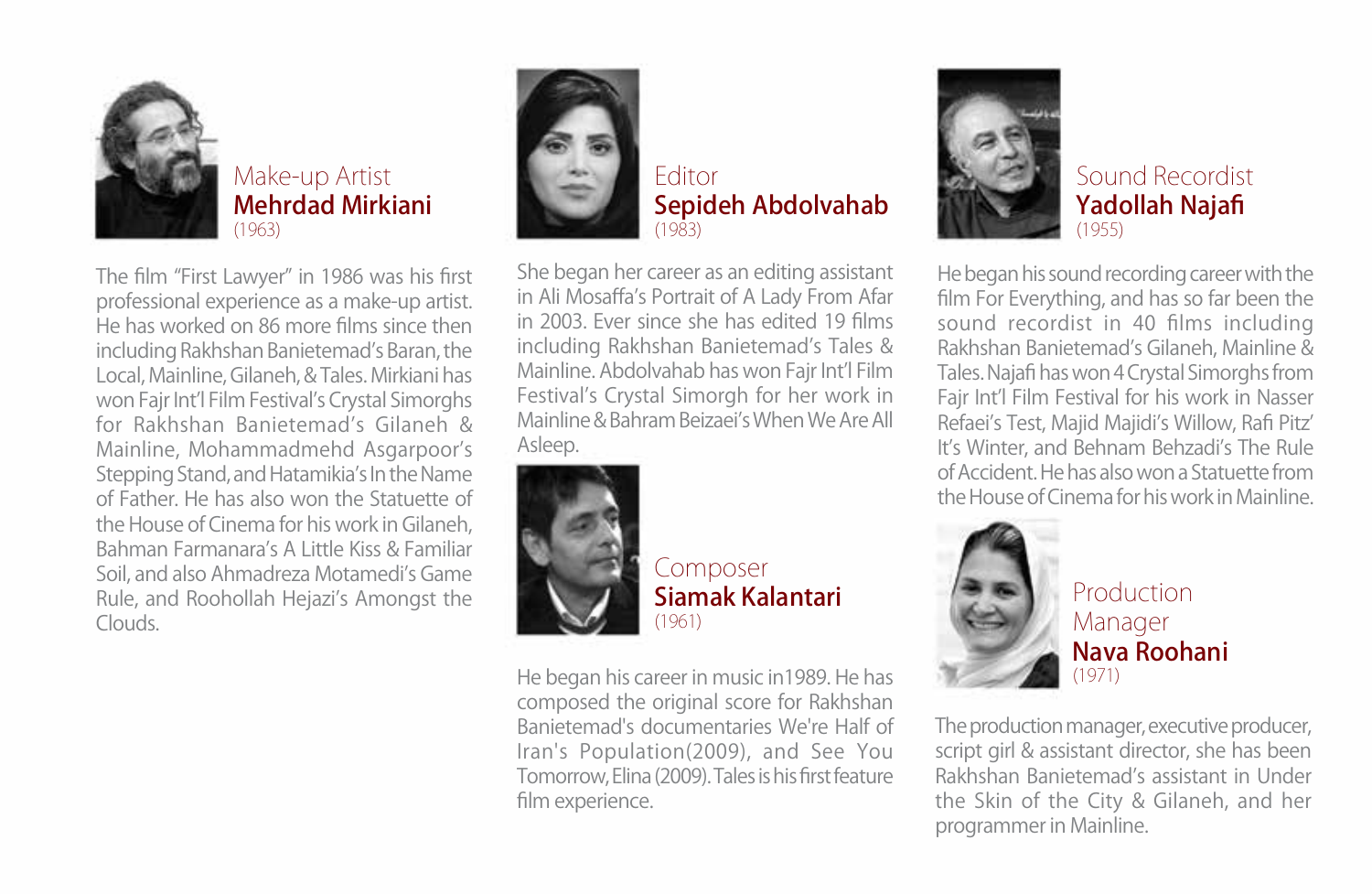

Maryam Shafiee President

Iran Novin Film, a subsidiary of the well-known Kanoon Iran Novin Advertising Agency, and run by Maryam Shafiei, began its activities in the field of cinema in 2010 with the goal of producing films that would appeal to a wide range of audience, as well as supporting new experiments in cinema. The most prominent film produced by INF has been Shahram Mokri's Fish & Cat -produced by Sepehr Seifi- which won an award in 2013 Venice Int'l Film Festival and a few more in Lisbon, Dubai, Istanbul, Freiburg, Slovenia, etc.

Iran Novin Film presents Tales, the latest film by the Iranian internationally-acclaimed director, Rakhshan Banietemad, on the int'l stage.